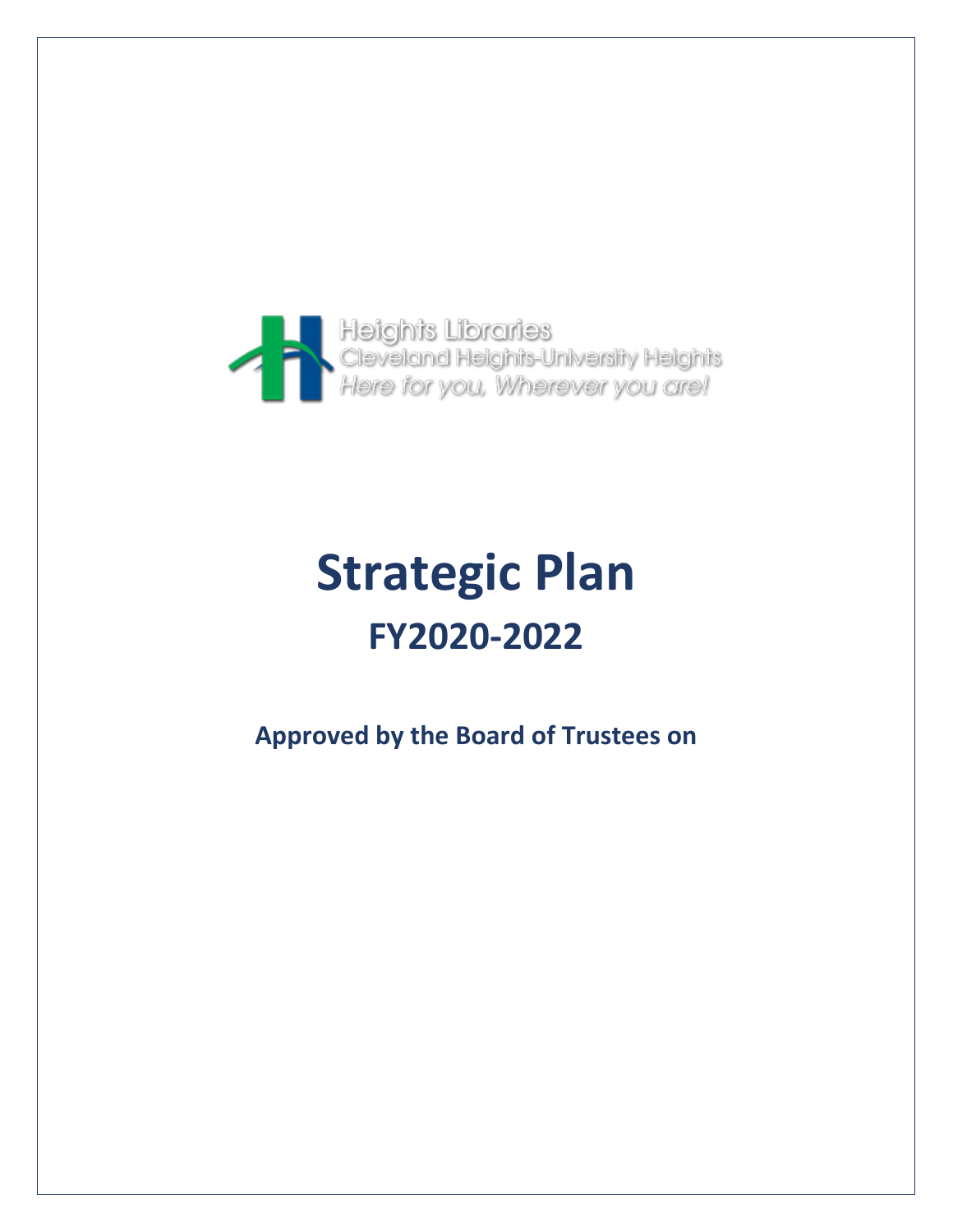# **Our Mission**

The mission of the Cleveland Heights – University Heights Libraries is to:

- Provide free access to services and facilities for all ages
- Maintain safe, welcoming spaces and digital environment
- Offer expert information and research assistance
- Maintain and lend outstanding and balanced collections and materials
- Focus on programs and services that transform people's lives
- Deliver high quality outreach services where they are needed

# **Our Vision**

The Cleveland Heights - University Heights Libraries are the progressive and adaptive center of the community, connecting people to each other, to their neighborhoods, and to the world.

# **Our Values**

We place great value in:

#### *Service for All*

Ensure that our libraries remain free and accessible. Champion digital and print literacy, intellectual freedom, and privacy. Respond to the needs and wants of our customers by leading with a culture of acceptance, equity, inclusion, and respect for all.

#### *Supporting Community Aspirations*

Cultivate and support programs that encourage safe and economically thriving neighborhoods. Foster a climate of innovation inside and outside our walls.

#### *Responsible Stewardship*

Implement effective management practices that incorporate integrity, diversity, and ethics in the workplace. Share organizational decision making and responsibility. Communicate effectively internally and externally.

# **Our Tagline**

Opening Doors, Opening Minds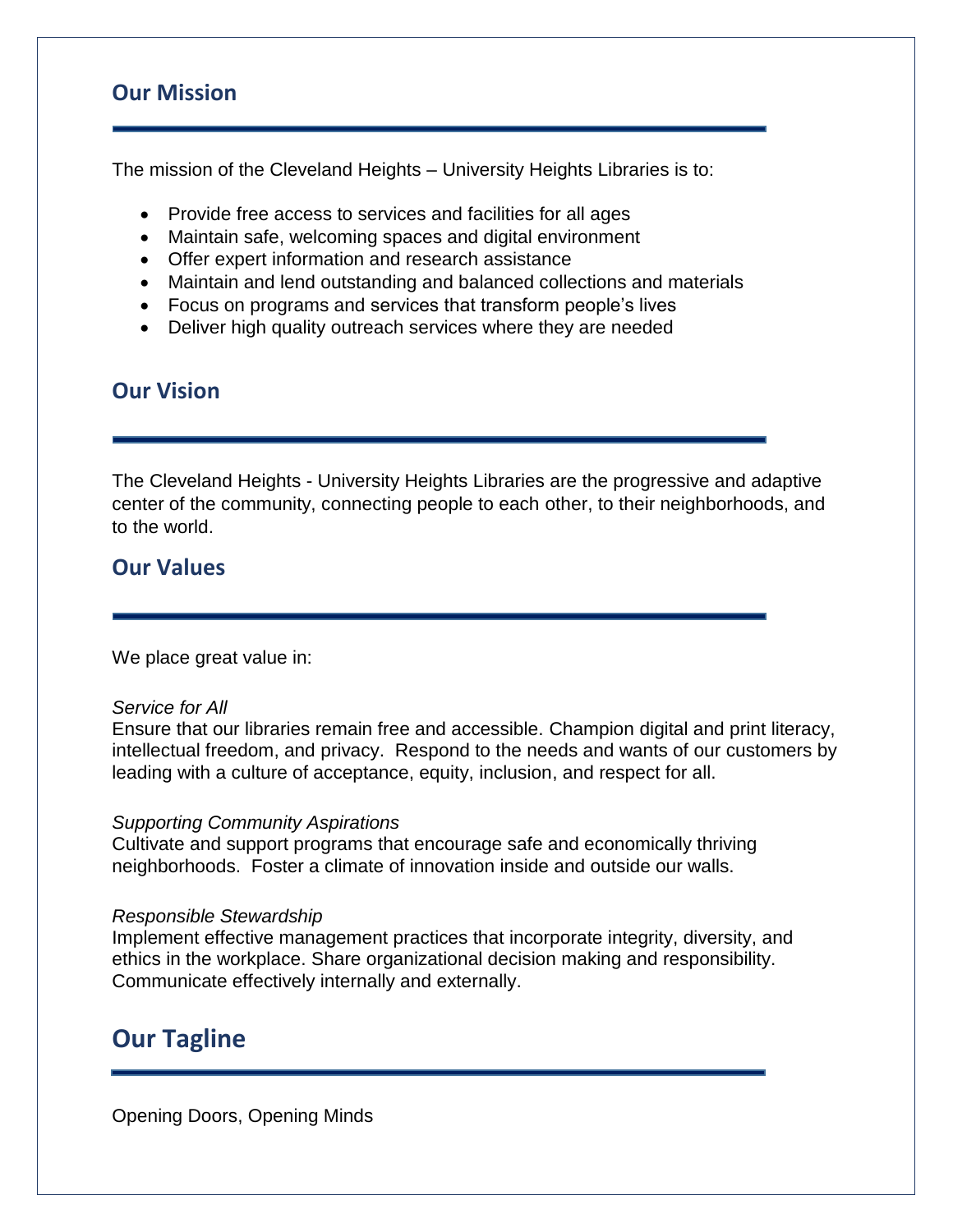# **Our Future: Strategic Focus Areas**

- 1. Foster diversity, equity, and inclusion
- 2. Seek opportunities to promote an environment of safety and security for the community
- 3. Be proactive in facilitating communication and be a bridge builder for community concerns
- 4. Be a bedrock for community workforce development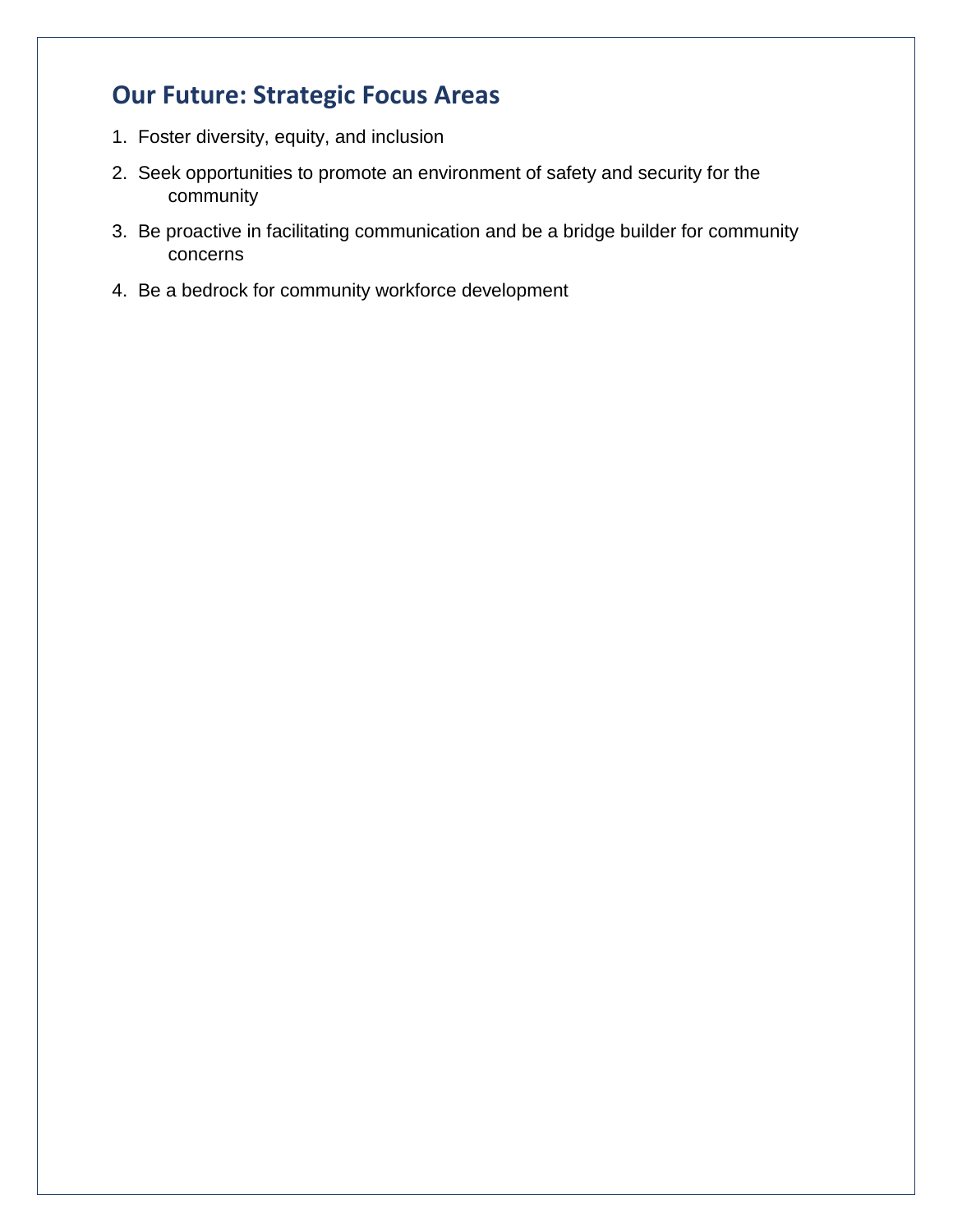# **Introduction**

The Cleveland Heights-University Heights Libraries have consistently utilized the process of strategic planning to set goals, measure progress and move into the future with strength and relevancy. The FY2017-2019 plan was characterized by a focus on being an impactful and active part of the community. The successful implementation of the FY2017-2019 plan presents the library with the necessary framework to continue its outward reach by connecting people to each other and to their neighborhoods, while also striving to provide necessary services and resources for community workforce development.

The strategic plan is organized around four overarching strategic focus areas, each supported by strategic objectives and goals. The plan serves as a template for decision-making and the effective allocation of resources. Most importantly, the FY2020-2022 strategic plan clearly adheres to the Library's mission and supports its vision to be the "…progressive and adaptive center of the community…"

## **The Process**

The Cleveland Heights-University Heights Libraries entered into a new strategic planning process in August 2019.

Information was acquired in 2019 from the Harwood Institute's ASK Exercise and the Aspiration Survey which focused on community concerns, aspirations, challenges, and needs. The information acquired from the surveys was shared with the Board of Trustees and the library's management team. Feedback from the surveys indicated positive community feelings about the library and respondents expressed an interest in having the library take a lead on progressive issues facing the community. Mention of issues around diversity and inclusion and jobs and employment were prevalent as well as comments about the need for increased opportunities for different parts of the population. The Board of Trustees met on October 7, 2019 for a four hour retreat to review the mission, vision and values of the library. A decision was made to create new statements and revise the definitions for the values. The Board then discussed the viability of continuing to focus on three of the previous strategic areas, agreeing that they were areas in which the library could continue to have great community impact. In addition, based on the survey responses, a fourth area of strategic focus was created around workforce development.

The Administrative Support Team then met on November 11, 2019 for a four hour retreat to consider the strategic focus areas through five library-specific perspectives (Community, Staff, Internal Processes, Financial, and Non-Financial Resources), thus resulting in objectives under each focus area. The information from that retreat was compiled and will be used by the Administrative Support Team and staff to create the goals used to implement the plan.

The themes from the surveys are carried throughout the plan and are supported by objectives and goals which will positively impact the lives of those in the community.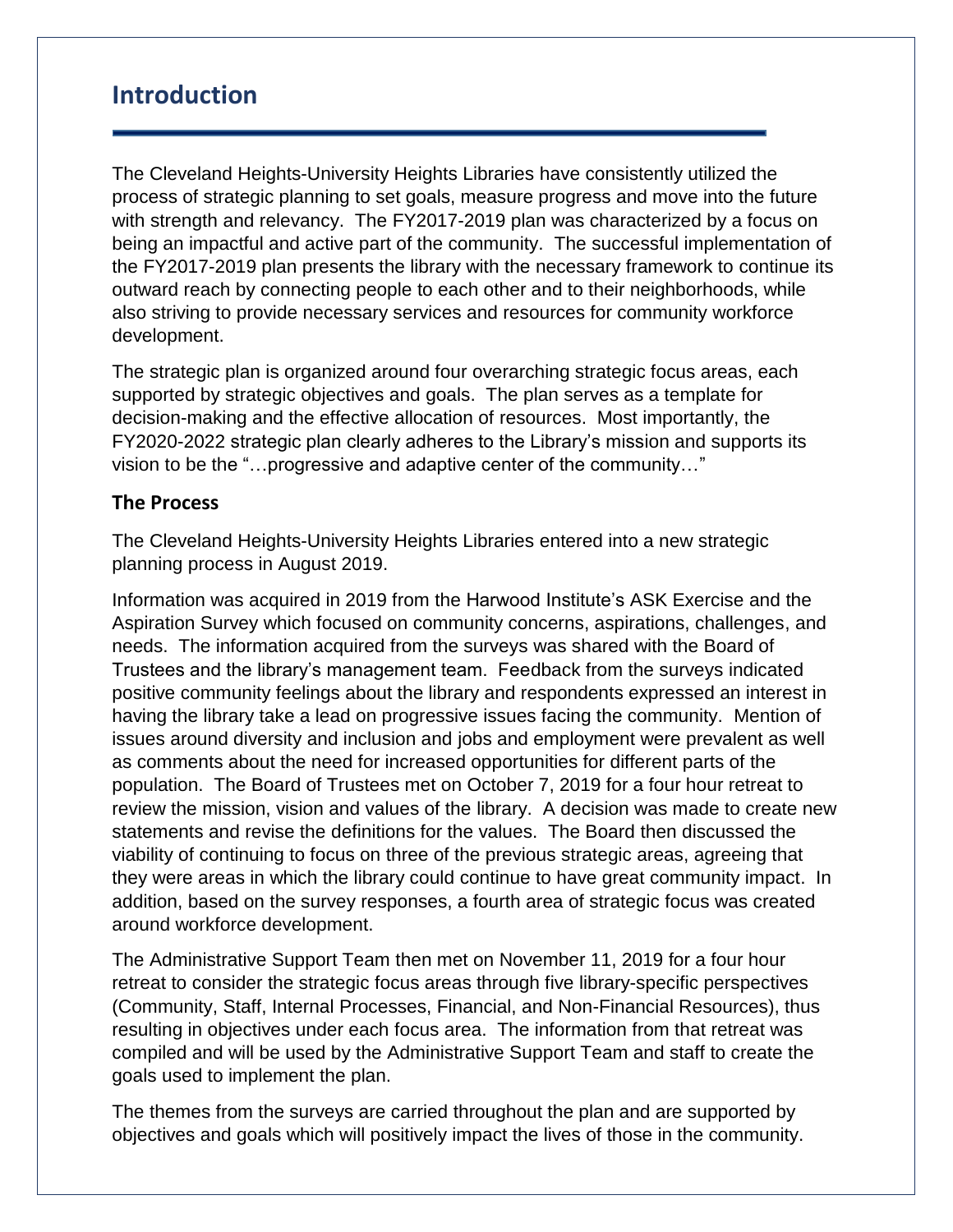#### **Planning Team**

#### *Board of Trustees*

Chris Mentrek, *President* James Roosa, *Vice President* Dana Fluellen, *Secretary* Max Gerboc Annette Iwamoto Suzann Moskowitz Vikas Turakhia

#### *Administration Support Team*

Nancy Levin, *Director* Kim DeNero-Ackroyd, *Deputy Director*

Sheryl Banks, *Communications Manager* Chuck Collins, *Adult Services Manager* Constance Dickerson, *Noble Branch Manager*  Kevin Echols, *Safety and Security Manager* Ty Emerson, *Circulation Services Manager* Pat Gray, *Coventry Branch Manager* Jenny Greene, *Technical Services Supervisor* Matt Hoffman, *IT Manager* Heather Howiler, *Continuing Education Manager* Maggie Kinney, *Special Projects Manager* Sam Lapides, *Youth Services Manager* Laurie Marotta, *Human Resources Manager* Sara Phillips, *University Heights Branch Manager*



Strategic Planning Facilitator: Northeast Ohio Regional Library System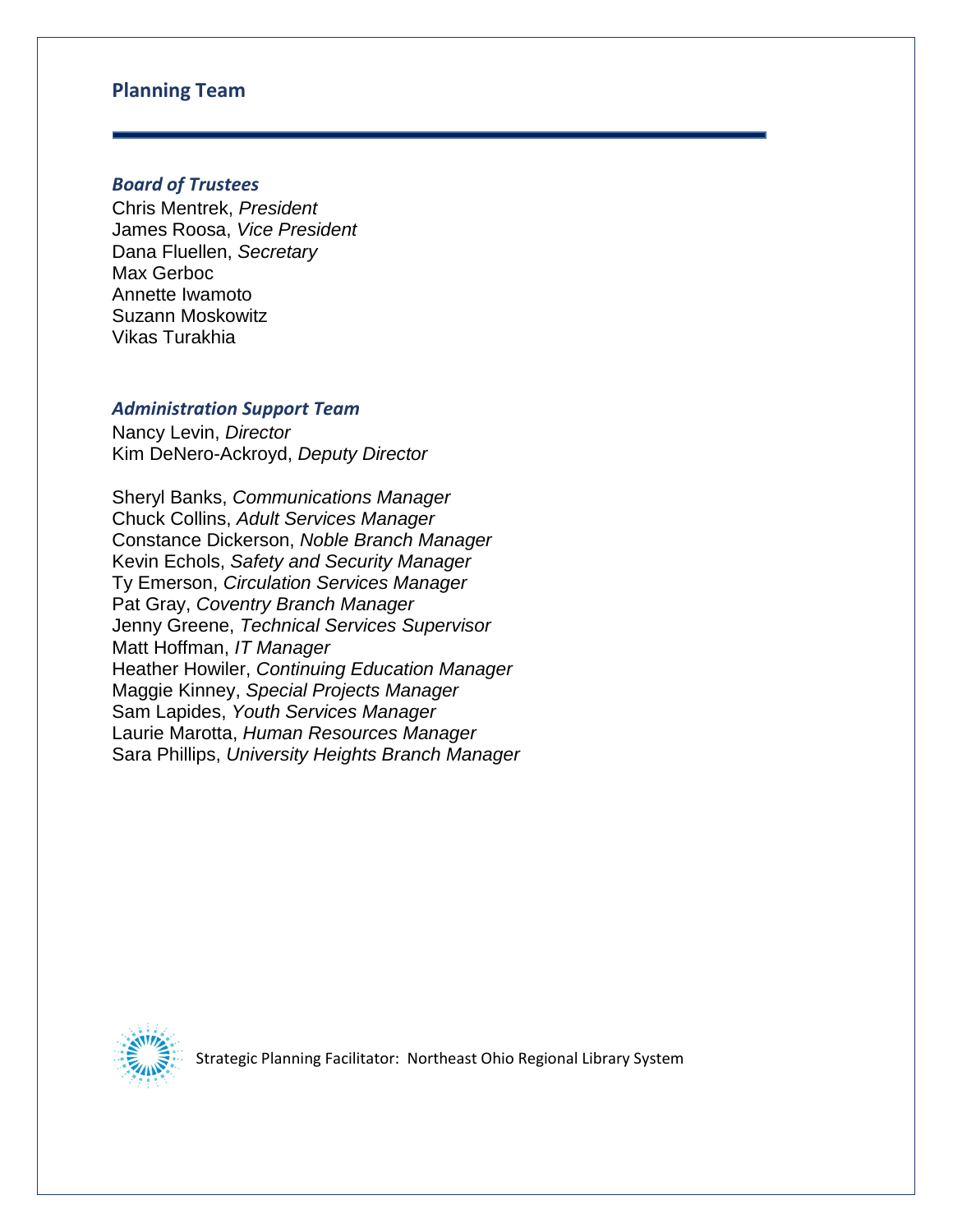## **Strategic Focus 1**

**Foster diversity, equity, and inclusion**

#### **Strategic Objectives**

- **a. Develop a culture of continuous evaluation to eliminate barriers, biases and inequities.**
- **b. Establish innovative recruitment and training practices.**
- **c. Create a nimble programming framework to respond to community interests and news.**
- **d. Make accessibility a priority.**
- **e. Strengthen and expand existing partnerships.**

## **Strategic Focus 2**

**Seek opportunities to promote an environment of safety and security for the community**

**Strategic Objectives** 

- **a. Create and invest in a plan for heightened safety and security.**
- **b. Be a champion for mental and emotional safety and security.**
- **c. Collaborate with city services and organizations.**